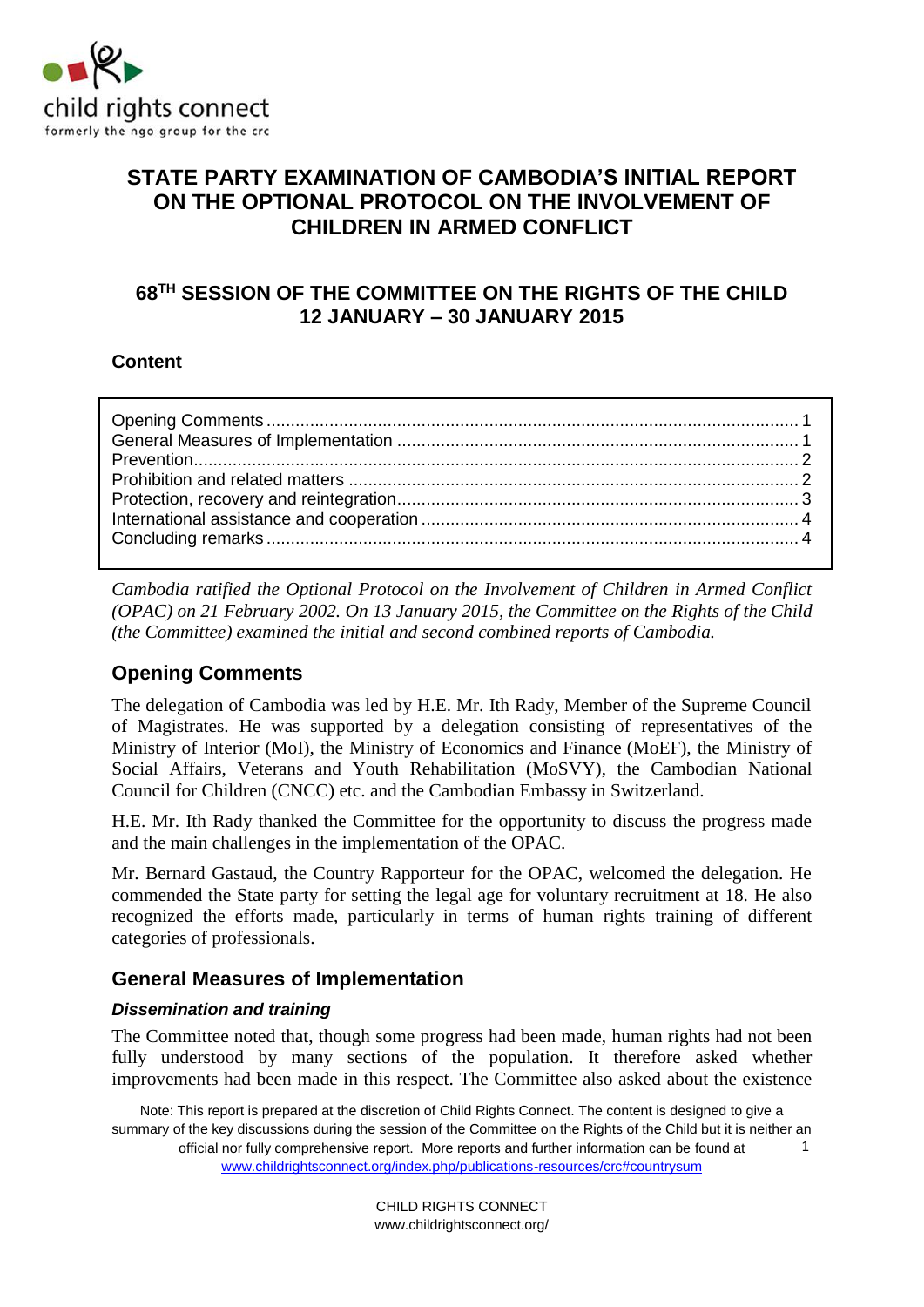of any awareness-raising activities among children on the Unexploded Ordnance (UXO) and the Explosive Remnants of War (ERW). With regard to UXO and ERW, the delegation assured the Committee of the State's continued commitment to demining and providing mine risk education. In 2014, 350 staff members of the Cambodian Mine Action Centre and more than 200 volunteers had attended a mine risk training in order to be able to raise awareness in the communities. In addition, the local authorities, especially in areas affected by mines, had actively supported the awareness raising campaign on mine risk. The delegation specified that, so far, 1500 households had benefited from the awareness raising campaign.

#### *Data collection*

The Committee asked the delegation to explain the State's position according to which there were no children in the national armed forces and how this related to the lack of data on children hired in the national army, demobilized and reintegrated children, refugee and asylum-seeking children and children involved in armed forces or armed groups. The delegation did not address this issue directly.

## <span id="page-1-0"></span>**Prevention**

#### *Military schools*

The Committee asked whether the State party could confirm that no children under 18 attended any kind of military schools and did not bear any weapons. It further invited the State party to clarify whether these institutions were academies with university curricula or military schools with school programmes. The delegation responded that, in order for a person to be eligible for these military schools, s/he must hold a Bachelor's degree and this criterion would effectively prevent the enrolment of under-18s.

#### *Birth registration*

The Committee reminded the State party that birth registration was critical under the OPAC and expressed concerns about the large number of children who did not possess a birth certificate. The Committee also asked if there was still a 30 day time limit for the registration of a new-born child and a fine for late registration. In relation to children in street situations, the Committee inquired whether addresses were still needed for registration purposes. The delegation acknowledged the gaps in the management of birth registration but said that a digital database had been established to facilitate the process. It, however, assured the Committee that age verification was done either through a birth certificate or the legally recognised "family books" or "residents books", which were kept by the local authorities. The delegation explained that the fine for failing to register a birth within 30 days was an incentive for higher birth registration and that there was an equity fund for vulnerable groups of people throughout the communities that could be used to pay the fine. The Committee replied that the fine could also be seen as a barrier to registration, and recommended its removal. In relation to children in street situations, the delegation said that a witness was needed to prove their age, although such cases were very rare.

## <span id="page-1-1"></span>**Prohibition and related matters**

#### *Definition and criminalization*

The Committee asked if there was a legal distinction between a birth certificate and a birth attestation. The Committee was also concerned that the Penal Code did not include the definitions of "direct participation of children in armed conflict" and "involvement in the armed forces", in accordance with the OPAC. The Committee also asked whether the State party had noted any violations of the prohibition to form armed groups. The delegation responded that the involvement of children in armed conflict was clearly stipulated in

> CHILD RIGHTS CONNECT www.childrightsconnect.org/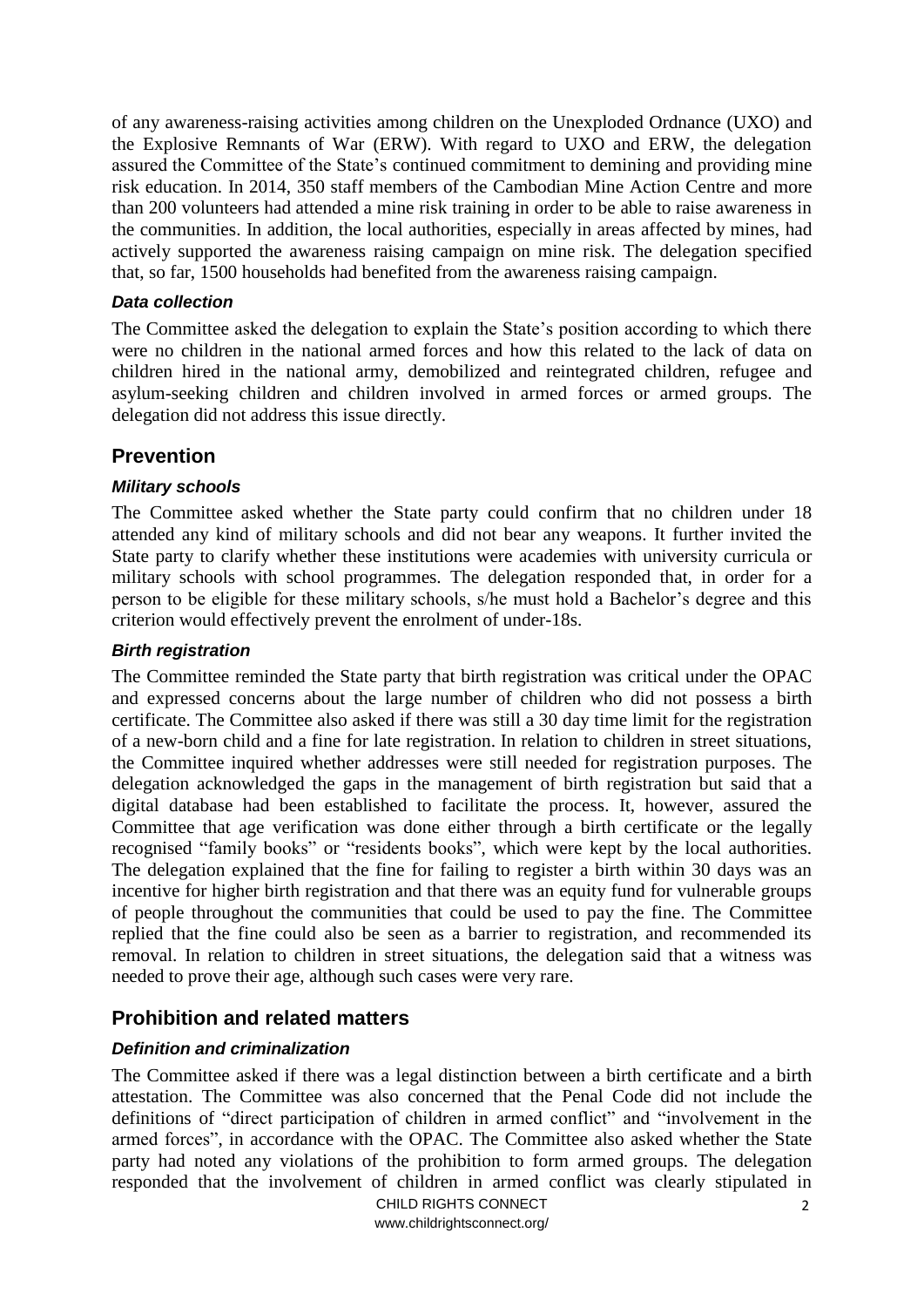legislation, and in particular, in the Law on the General Statute of Military Personnel, which allowed the recruitment of soldiers from the age of 18 and above. According to the delegation, not a single child under 18 was recruited into military service.

The Committee then inquired whether the recruitment of children under 18 was not only prohibited, but also criminalized and asked for the specific provision in the law stating this. It also asked if the recruitment of children under 15 was considered a war crime. The delegation responded that there was no criminalization of the recruitment of children under 18. If, however, such a case happened as a result of birth certificate falsification, the child and the responsible local authorities could be charged for falsification under the Penal Code. If the recruiters knowingly recruited a child they too could be charged as accomplices. Concerning the recruitment of children under 15, the delegation said that this did not exist in the State at this time and reiterated that, generally, any kind of offense committed against children under 18, regardless of its nature, was considered a crime. The Committee reminded the delegation that the OPAC required its State parties to criminalize the recruitment of children in military forces and concluded that, from the responses it received from the delegation, the State party still had not done this. With regard to the falsification of birth certificates for the purpose of recruitment, the Committee asked whether such cases had already occurred. The delegation responded that, since no single child had been recruited so far, there were no cases for falsification of documents for the purposes of recruitment.

The Committee asked if extraterritorial jurisdiction was conditional on the principle of double criminality. It also asked if a foreigner residing in Cambodia for a long time was subject to the State's jurisdiction for acts committed abroad. The delegation responded that any offenses committed in the State party would fall under the State's jurisdiction, regardless of the nationality of the victim or perpetrator. The delegation further clarified that extraterritorial jurisdiction was established over any offense under the OPAC concerning Cambodians, either as victims or offenders.

## <span id="page-2-0"></span>**Protection, recovery and reintegration**

The Committee was concerned about the involvement of children in armed groups following the breakout of conflict along the Khmer-Thai border. It therefore asked the delegation what measures had been taken to identify the children involved in the conflict and to ensure that they were being reintegrated into society. The delegation acknowledged that there were children wearing military uniforms along the Khmer-Thai border. However, it specified that they were not soldiers, but children of the soldiers or families living in the area and that military uniforms were easy to acquire. In 2007, in collaboration with NGOs, the government had placed more than 300 children from the conflict-affected areas in temporary safety centres which provided general and informal education, clothing, health care, psychological and other medical support. The Committee asked whether the practice of children wearing military uniforms was part of the State's tradition and expressed deep concerns that children clad in such uniforms could be considered military targets. The delegation responded that this was not a common practice or tradition. Children were wearing military uniforms out of pride for their parents who were defending the State, and the State could not separate children from their families. On the other hand, the delegation reiterated that it had taken serious actions after the Khmer-Thai border conflict broke out, referring to the evacuation of children in temporary safety centres.

With regard to mine action, the Committee was concerned over the slow progress of the mine action programme and asked whether there was a timetable with dates by which particular regions should become completely mine-free. The delegation reassured the Committee of its